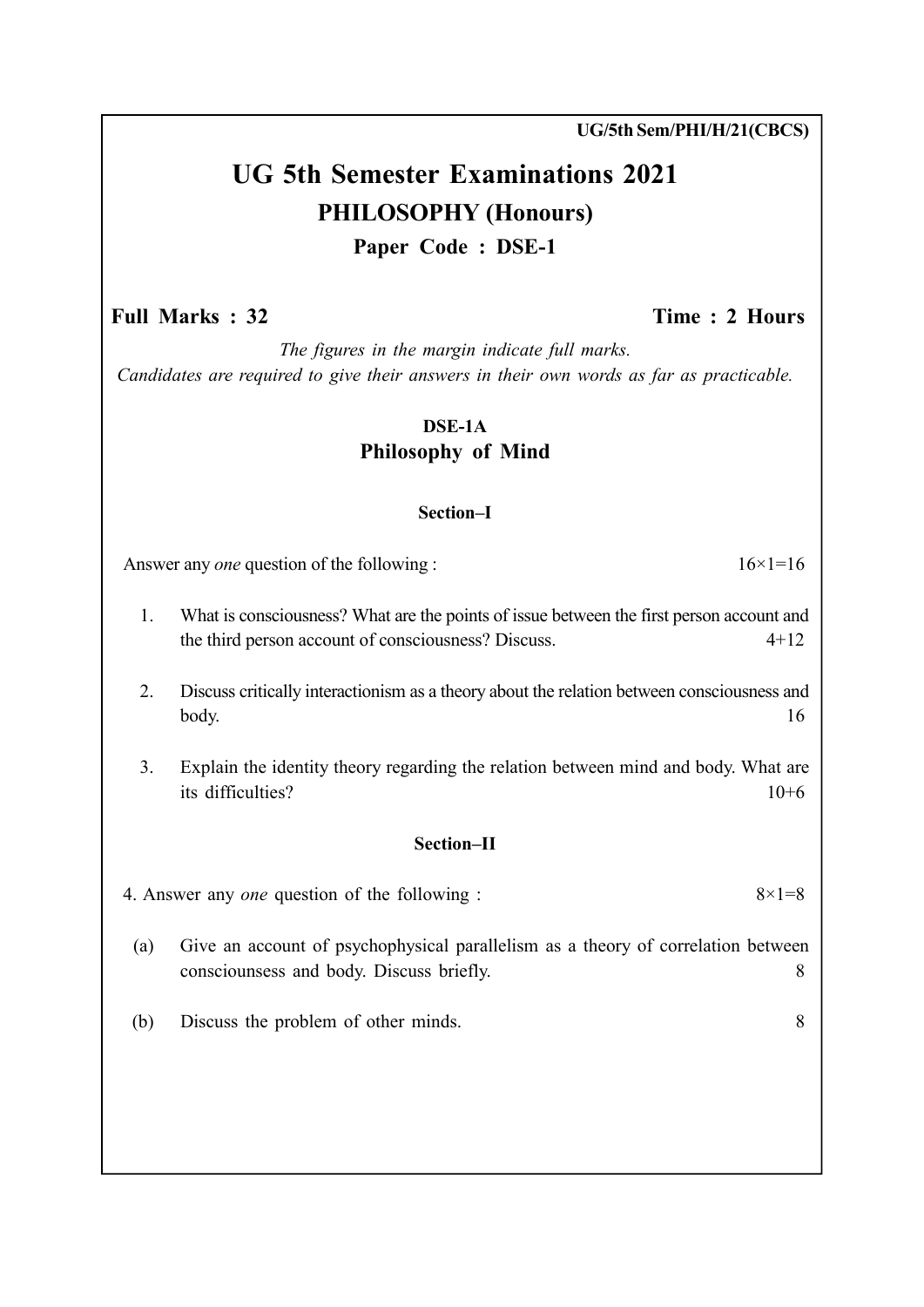## Section–III

5. Answer any *four* questions of the following :  $2 \times 4 = 8$ (a) Define materialism as a theory of consciousness. (b) What is occasionalism? (c) What is the thesis of intentionality? (d) Who is the historical ancestor of person theory? (e) What is anowal theory of consciousness? (f) What is Artificial Intelligence (AI)? ——————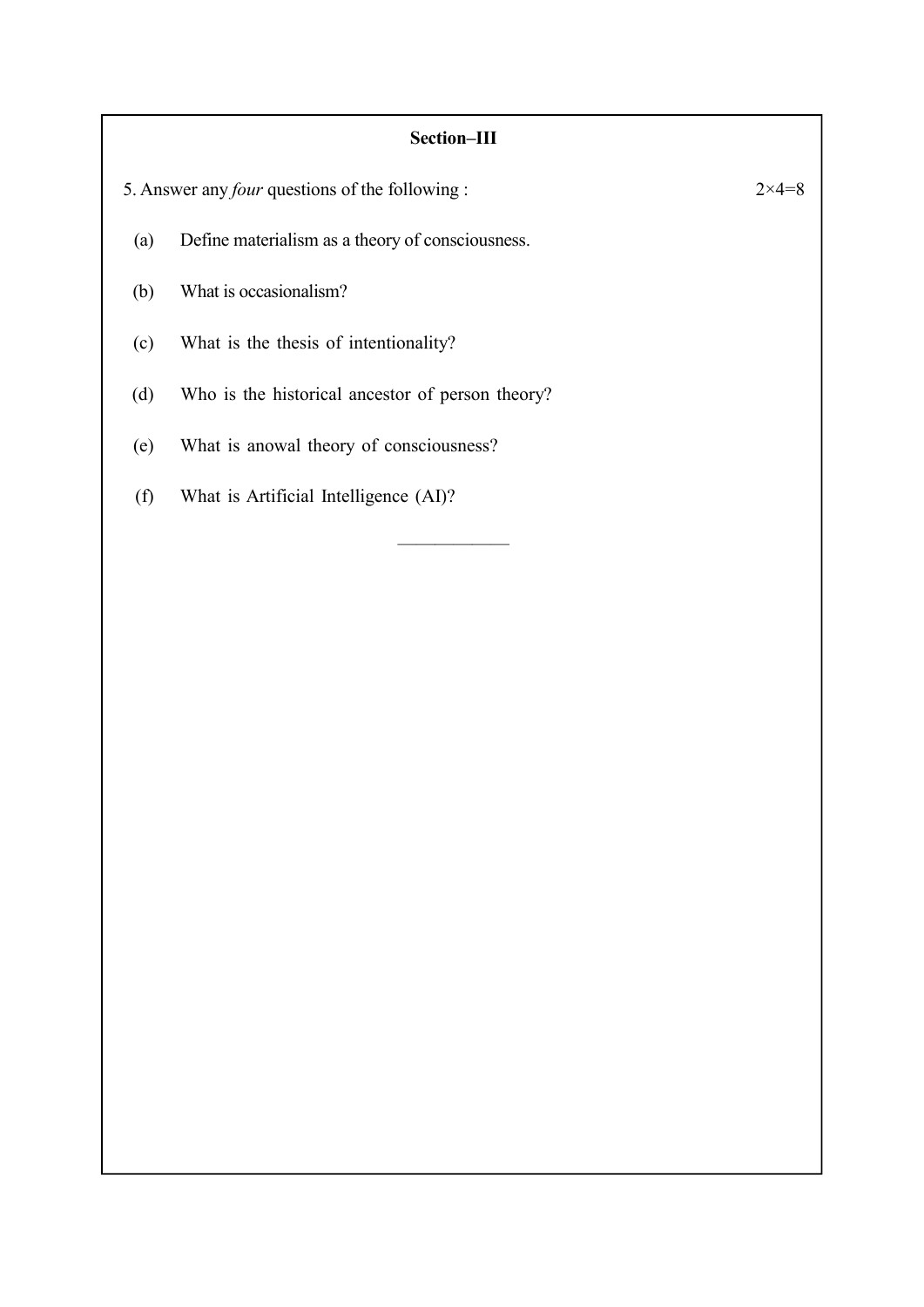## DSE-1B

# Bertrand Russell : Problems of Philosophy

Full Marks : 32 Time : 2 Hours

The figures in the margin indicate full marks. Candidates are required to give their answers in their own words as far as practicable.

#### Section–I

Answer any one question of the following :  $16 \times 1 = 16$ 

- 1. Distinguish between 'knowledge by acquaintance' and 'knowledge by description' following Bertrand Russell. How this distinction is related to the criticism of Idealism?  $6+10$
- 2. Why does Russell say that what we directly see and feel is merely appearance? What does Russell mean by 'real'? Discuss. 8+8
- 3. Explain following Russell, the three conditions that the theory of Truth must fulfill. How is the coherence theory of truth understood by him? 4+12

#### Section–II

| 4. Answer any one question of the following :          |                                                                  | $8 \times 1 = 8$ |
|--------------------------------------------------------|------------------------------------------------------------------|------------------|
| (a)                                                    | How does Russell explain the possibility of the laws of thought? | 8                |
| (b)                                                    | What is the principle of Induction?                              | 8                |
| Section-III                                            |                                                                  |                  |
| 5. Answer any <i>four</i> questions of the following : |                                                                  | $2\times4=8$     |
| (a)                                                    | Define sensation following Russell.                              |                  |
| (b)                                                    | What does Russell understand by a-priori knowledge?              |                  |
| (c)                                                    | Define sense-data following Russell.                             |                  |
| (d)                                                    | What is universal, according to Russell?                         |                  |
|                                                        |                                                                  |                  |